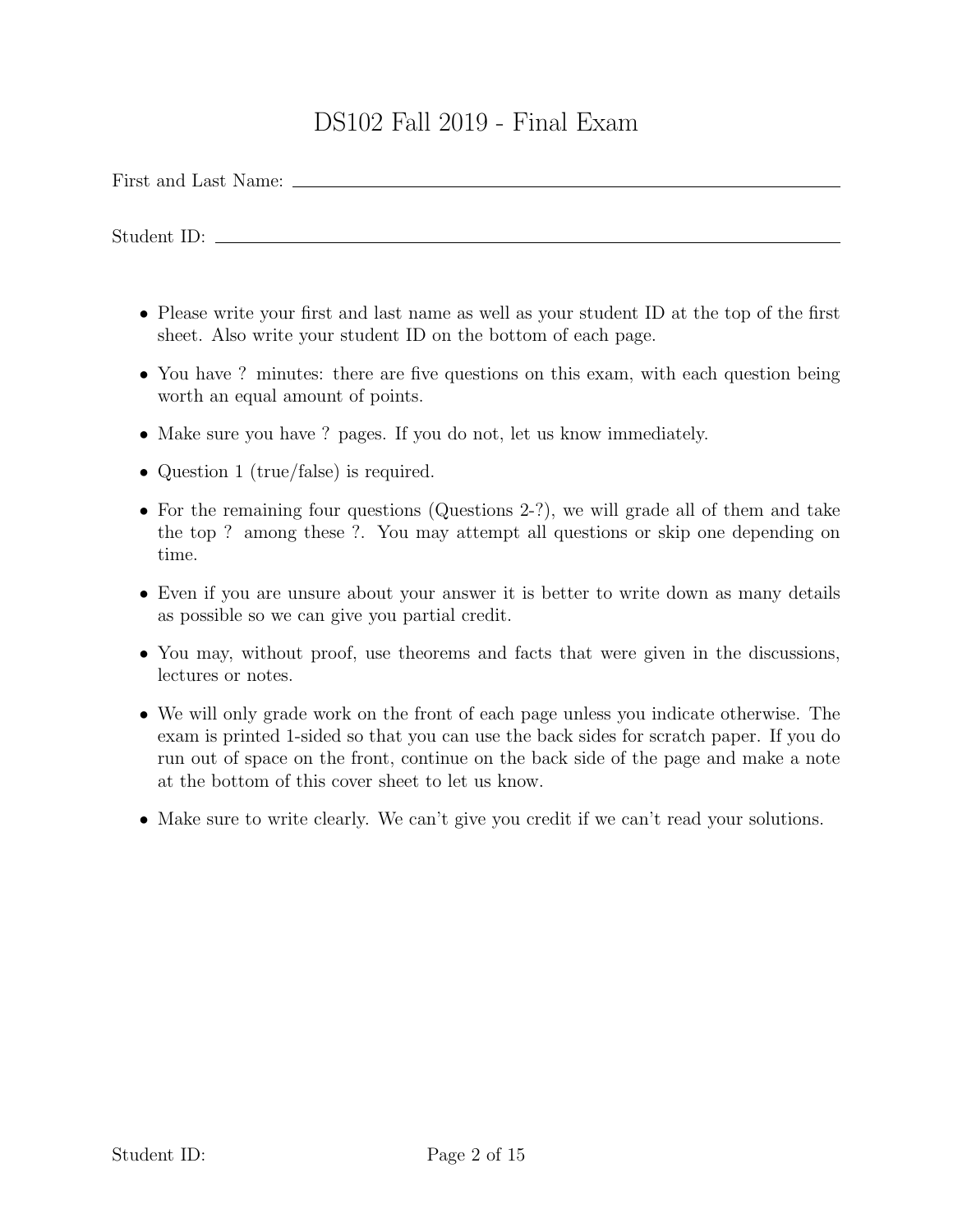- 1. (10 points) For each of the following, answer true or false. Circle T for true and F for false. You don't need to justify your answer.
	- (a)  $(1 \text{ point})$   $(T / F)$  In causal inference, a valid instrumental variable must be uncorrelated with the outcome.
	- (b) (1 point) ( $T / F$ )  $g(X) = \mathbb{E}[Y|X]$  minimizes the mean squared error:  $\mathbb{E}[(g(X) - Y)^2]$  over all bounded functions g of X.
	- (c) (1 point) ( $T / F$ ) With good priors, Thompson sampling can be much more sample-efficient than UCB.
	- (d) (1 point) ( T / F ) Confidence intervals for the mean of a random variable *X* derived from Chebyshev's inequality are smaller if the variance of *X* is large.
	- (e) (1 point) (  $T / F$  ) In  $\epsilon$ -differential privacy, smaller  $\epsilon$  means more privacy.
	- (f)  $(1 \text{ point})$   $(T / F)$  Even if the UCB algorithm is run infinitely long, it is possible to never pull some arm *a* after a finite number of rounds *R*.
	- $(g)$  (1 point) (T / F ) In Q-learning a low discount value will mean that the learner will prioritize rewards that can occur sooner in time.
	- (h) (1 point) ( $T / F$ ) To achieve sublinear regret with the upper confidence bounds algorithm you need to know the smallest gap between the expected reward of the optimal arm and the expected reward of sub-optimal arms.
	- (i) (1 point) ( $T / F$ ) Chebyshev's inequality is equivalent to Markov's inequality applied to  $(X - \mathbb{E}[X])^2$ .
	- (j) (1 point) (  $T / F$  ) The function f described below is a linear function of  $\theta$ .

$$
f(x,\theta) = \theta e^{-x} + x\theta - \frac{1}{1+\theta^2}
$$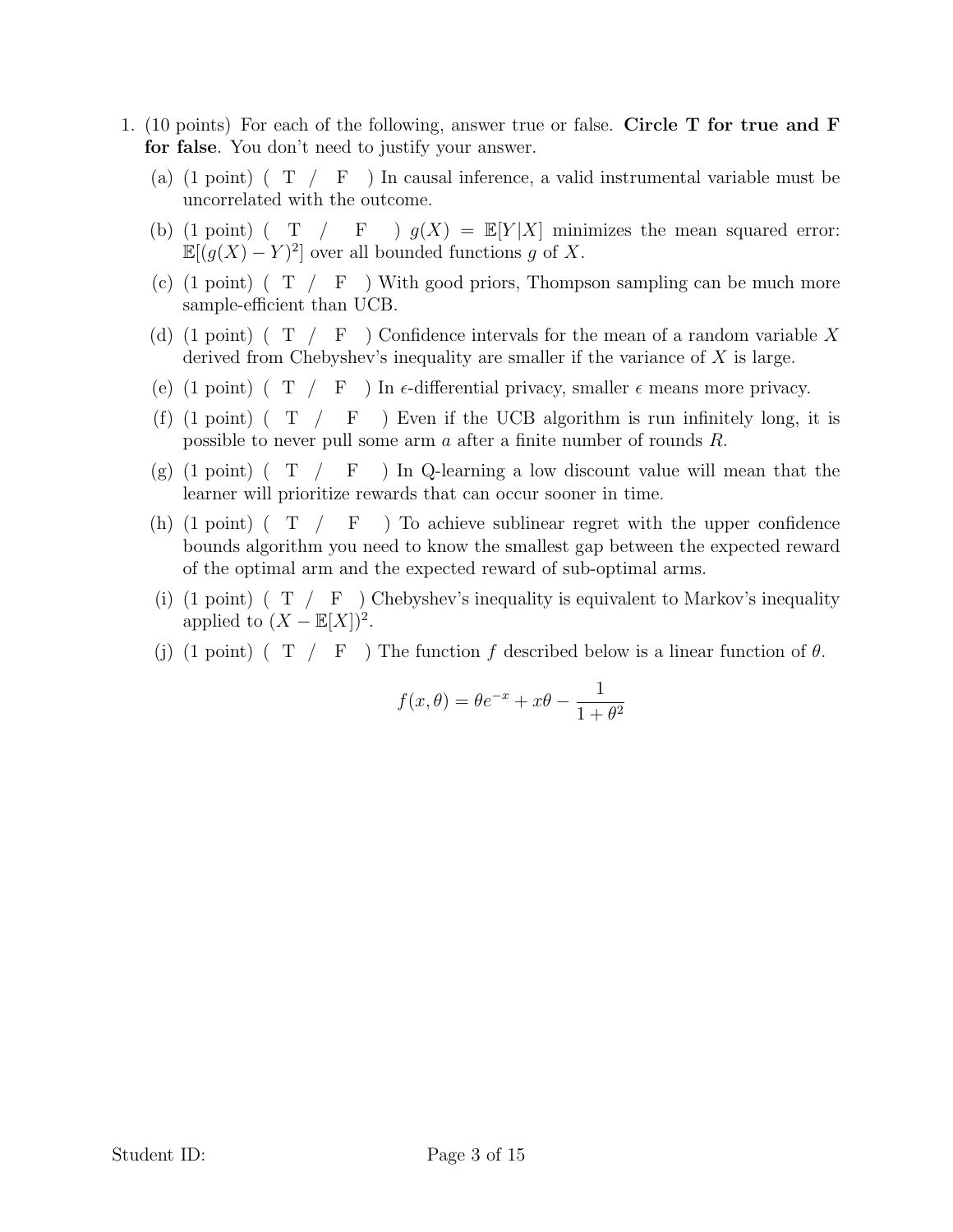2. (10 points) P. Diddy has recorded a new hit, "Data 102", and wants to sell it online. In a market study, he collects from *n* people the price  $x_i \in [0,1]$  they would be willing to pay for a download of the song. He collects the data into a data set *S*. Assuming that respondents answered truthfully, a reasonable estimate for the revenue P. Diddy would get from selling the downloads of "Data 102" at price *p* is:

$$
q(p;S) = p \cdot \#\{i : x_i \ge p\}.
$$

P. Diddy would like to learn a price  $p^* \in \mathcal{P} = \{\$0.01, \$0.02, \ldots, \$0.99\}$  that maximizes the revenue,  $p^* = \arg \max_p q(p; S)$ . However, P. Diddy is also a responsible data scientist and wants to protect the privacy of his fans, so he wants to learn  $p^*$  in a differentially private way.

To do so, he uses the *exponential mechanism*. In this problem, we go through the derivation of this mechanism, and prove that it satisfies differential privacy.

(a) As for the Laplace mechanism, we will need a notion of *sensitivity*. In this setting, we define sensitivity as:

$$
\Delta = \max_{p \in \mathcal{P}} \max_{S, S' \text{ neighboring}} |q(p; S) - q(p; S')|.
$$

Recall that  $S$  and  $S'$  being neighboring data sets means that they differ in a single individual. What is the numerical value of  $\Delta$ ?

(b) P. Diddy wants level of differential privacy equal to  $\epsilon$ . He outputs a value  $\hat{p}(S)$ , which takes value  $p \in \mathcal{P}$  with probability:

$$
\mathbb{P}(\hat{p}(S) = p) = \frac{e^{\frac{\epsilon}{2\Delta}q(p;S)}}{\sum_{p' \in \mathcal{P}} e^{\frac{\epsilon}{2\Delta}q(p';S)}} \propto e^{\frac{\epsilon}{2\Delta}q(p;S)}.
$$

Which value has the highest probability of being released as  $\hat{p}(S)$ ?

(c) Show that, for neighboring data sets  $S$  and  $S'$ ,

$$
\frac{e^{\frac{\epsilon}{2\Delta}q(p;S)}}{e^{\frac{\epsilon}{2\Delta}q(p;S')}} \leq e^{\epsilon/2}.
$$

(d) Show that, for neighboring data sets  $S$  and  $S'$ ,

$$
\frac{\sum_{p'\in\mathcal{P}}e^{\frac{\epsilon}{2\Delta}q(p';S')}}{\sum_{p'\in\mathcal{P}}e^{\frac{\epsilon}{2\Delta}q(p;S)}}\leq e^{\epsilon/2}.
$$

(Hint: Prove that  $\frac{\sum_{i=1}^{k} a_i}{\sum_{i=1}^{k} b_i} \le \max_{1 \le i \le k} \frac{a_i}{b_i}$ .)

(e) Conclude that the exponential mechanism is  $\epsilon$ -differentially private. That is, show that:

$$
\mathbb{P}(\hat{p}(S) = p) \le e^{\epsilon} \mathbb{P}(\hat{p}(S') = p),
$$

for all neighboring data sets *S* and *S'*, and all  $p \in \mathcal{P}$ .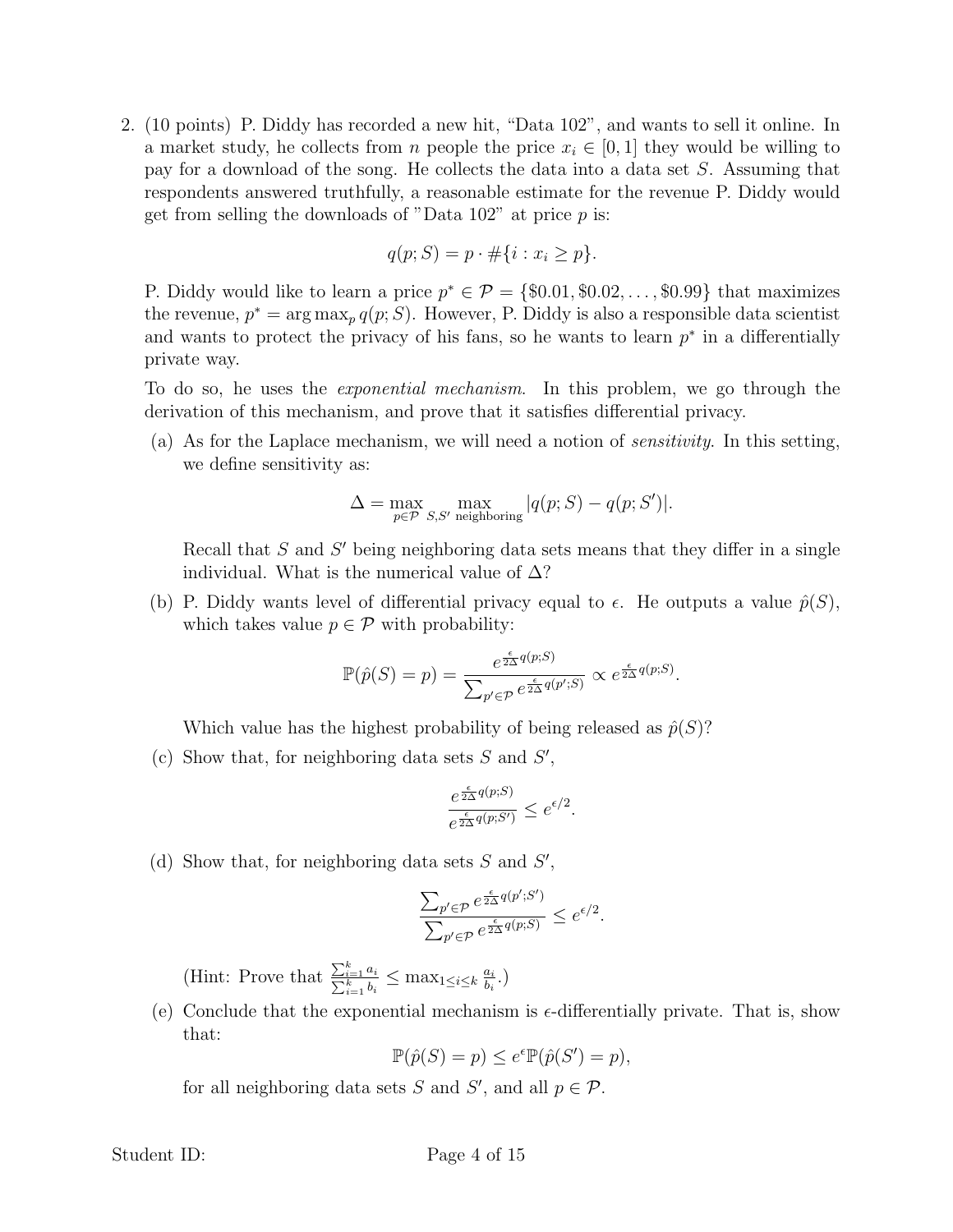- 3. (10 points) Suppose that we are testing some number of hypotheses, and we are making decisions (discovery (1) vs no discovery (0)) according to some unknown decision rule.
	- (a) Prove that  $1\{at\}$  least one false discovery  $\geq$  FDP, where FDP denotes the false discovery proportion.
	- (b) Prove that the family-wise error rate (FWER), i.e. the probability of making at least one false discovery, is at least as big as the false discovery rate (FDR):

## $FWER \ge FDR$ .

- (c) Suppose we want to test possibly infinitely many hypotheses in an online fashion. At time  $t \geq 1$ , a *p*-value  $P_t$  arrives, and we proclaim a discovery if  $P_t \leq \alpha_t$ , where  $\alpha_t = (\frac{1}{2})^t \alpha$ . Does this rule control the FWER under  $\alpha$ ? Give a proof or counterexample.
- (d) Does the rule from part (c) control the FDR under  $\alpha$ ?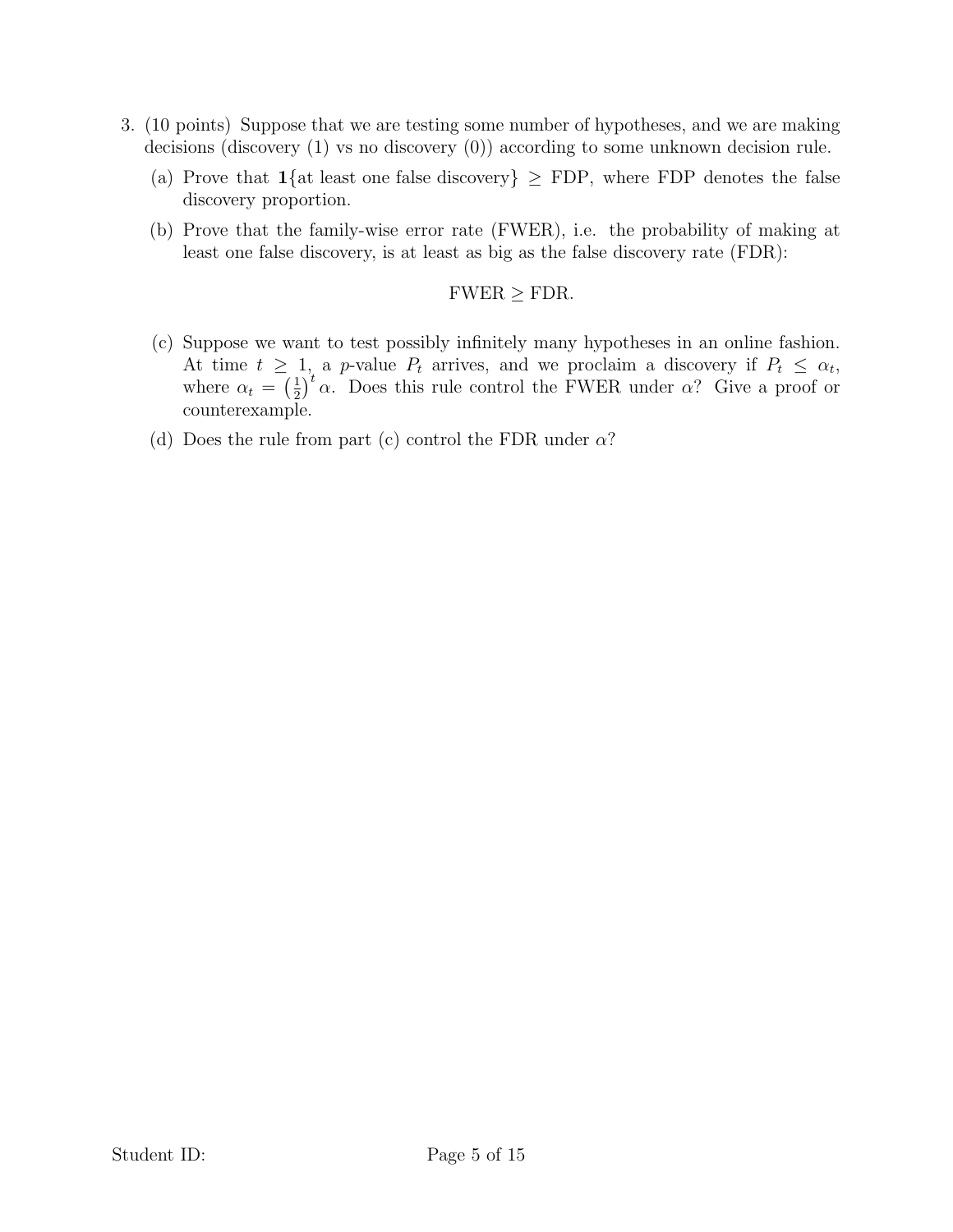- 4. (10 points) (a) Esther and Tijana separately (and independently from each other) take *n* i.i.d draws each from a Gaussian distribution with unknown mean *µ* and known variance  $\sigma^2$ . They individually compute frequentist confidence intervals for the mean from their samples, with confidence level  $1-\alpha$  each. Show that the probability that their confidence intervals do not overlap is less than  $2\alpha$ .
	- (b) Karl and Eric want to estimate the mean of the same Gaussian distribution, but they will use credible intervals. However, they do not agree on their priors. In particular, Karl specifies a Normal prior distribution on  $\mu$  centered at  $\mu_1$ , with standard deviation  $\sigma_p$ ,  $\mu \sim \mathcal{N}(\mu_1, \sigma_p)$ . Eric, on the other hand, specifies prior distribution  $\mu \sim \mathcal{N}(\mu_1, \sigma_p)$  where  $\mu_2 > \mu_1$ , with the same standard deviation  $\sigma_p$ . Karl and Eric will use the *same* n i.i.d draws  $x_1, \ldots, x_n$  from the true distribution  $\mathcal{N}(\mu, \sigma^2)$  distribution on the parameter  $\mu$ .
		- i. Show that the the posterior distributions that each Karl and Eric will calculate after seeing the *n* samples  $x_1, ..., x_n$  with sample average  $\overline{mu} = \frac{1}{n} \sum_{i=1}^n x_i$  are given by:

$$
\mathcal{N}\left(\left(\frac{1}{\sigma_p^2}+\frac{n}{\sigma^2}\right)^{-1}\left(\frac{\mu_1}{\sigma_p^2}+\frac{n\bar{\mu}}{\sigma^2}\right), \left(\frac{1}{\sigma_p^2}+\frac{n}{\sigma^2}\right)^{-1}\right)
$$

and

$$
\mathcal{N}\left(\left(\frac{1}{\sigma_p^2}+\frac{n}{\sigma^2}\right)^{-1}\left(\frac{\mu_2}{\sigma_p^2}+\frac{n\bar{\mu}}{\sigma^2}\right), \left(\frac{1}{\sigma_p^2}+\frac{n}{\sigma^2}\right)^{-1}\right)
$$

*.*

ii. Karl and Eric will construct *credible intervals* using their posterior distributions, taking as their intervals 2 standard deviations from the mean in either direction (roughly a 95% confidence interval).

As a function of  $\mu_1$ ,  $\mu_2$ ,  $\sigma_p$  and  $\sigma$ , calculate the smallest number of samples *n* for which we are guaranteed that Karl and Eric's calculated credible intervals overlap.

5. (10 points) You have a hypothesis that drinking boba tea after a workout causes better muscle recovery, and thus better performance later on, in runners. However, you also know that young people drink more boba tea, on average, and have faster mile times, on average. Thus, the causal diagram you consider looks like the following: Where *a* denotes age, *b* whether an individual drinks boba after a run, and *t*, mile time. The variable *z* is our designed incentive in the part .

Suppose you had an observational data set with elite professional runners and their post-run boba drinking habits. In this data set, you find that older runners  $(50+)$ on average drink less boba, and have slower mile times than younger runners (50 or less), who drink more boba. For each age group, boba drinkers have slower miletimes on average than the non-boba drinkers. However, ignoring age, you would find that runners who drink more boba have faster mile times.

Which of the following are true (circle all that apply):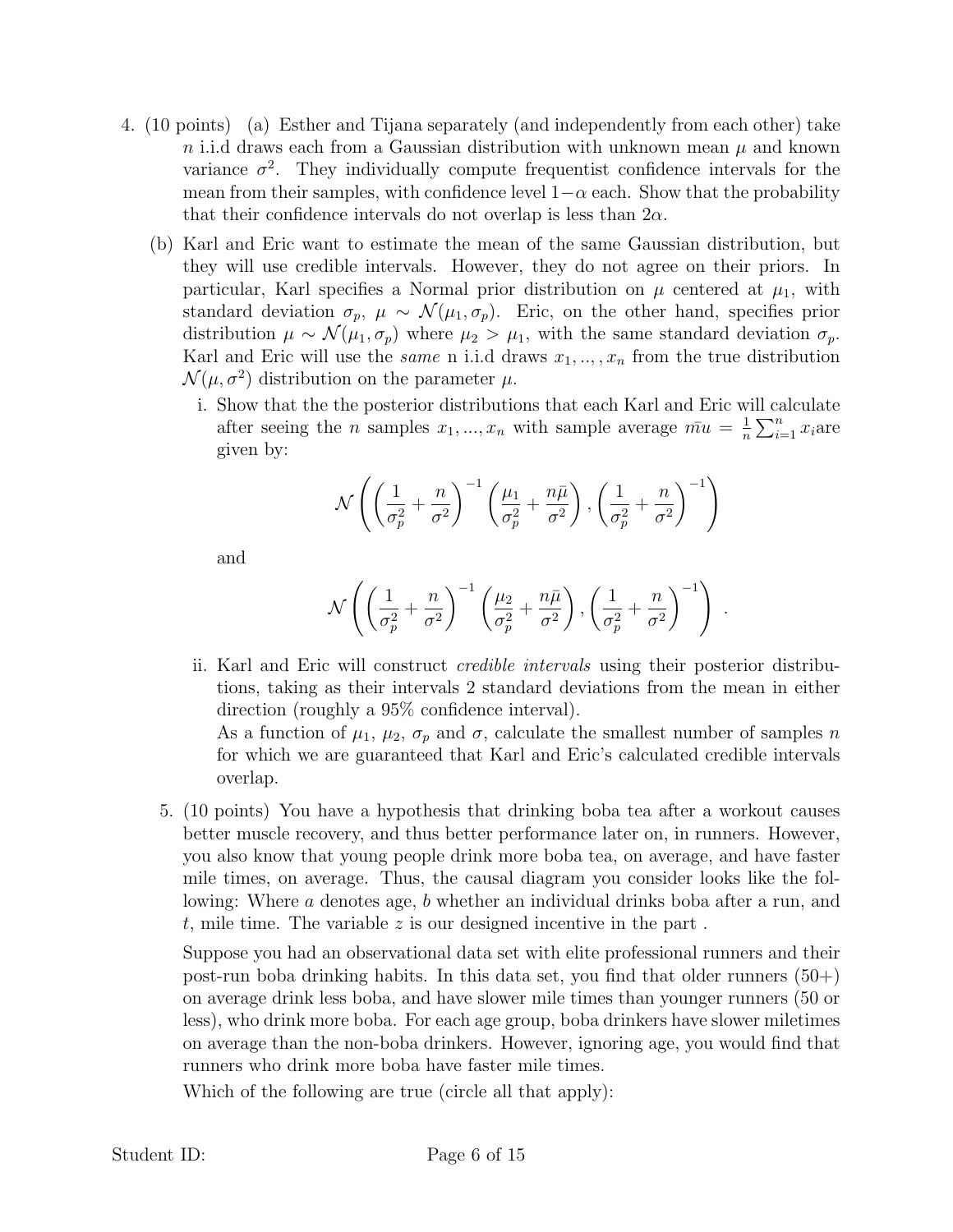

Figure 1: Causal Diagram for part b.

- (a)1. There are more older runners than younger runners in the data set.
- 2. The population of this study is representative of the likely effect of boba on running for the UC Berkeley Student body.
- 3. The study gives evidence that there may be difference in mile times and boba drinking rates between young and old runners.
- (b) To your hypothesis, you enroll 100 participants in a study. The participants all do the same running workout, and after the workout you provide 50 of the participants with free boba, which they can either drink or not. Denote the fraction of the 50 treatment group participants who drink the offered boba as:

$$
\bar{b}(1) = \frac{1}{50} \sum_{i \in \text{treatment}} \mathbb{I}[b_i = 1]
$$

The second 50 participants (control group) you ask not to drink boba. However, they could still go get boba on their own, and so you also record the fraction of the 50 participants in the control group who complied with your intention:

$$
\bar{b}(0) = \frac{1}{50} \sum_{i \in \text{control}} \mathbb{I}[b_i = 0]
$$

You may assume that your participants answered whether they drank boba (*b<sup>i</sup>* truthfully), and that there are no defyers in your study; anyone who acted against your request or offer who would have acted that way no matter what. A few days later, you time all 100 participants in a mile race and record their paces  $y_i$ , and calculate the average mile-times for the treatment group  $(z = 1, \text{ offered boba})$  and for the control group  $(z = -1)$ , no boba):

$$
\bar{y}(1) = \frac{1}{50} \sum_{i \in \text{treatment}} y_i
$$

$$
\bar{y}(0) = \frac{1}{50} \sum_{i \in \text{control}} y_i
$$

Recall for this setting, that the two-stage least squares estimator for the causal effect of drinking boba on mile time (treating  $z$  as an instrumental variable) is:

$$
\hat{\beta}_{IV} = (z^{\top}b)^{-1}z^{\top}y
$$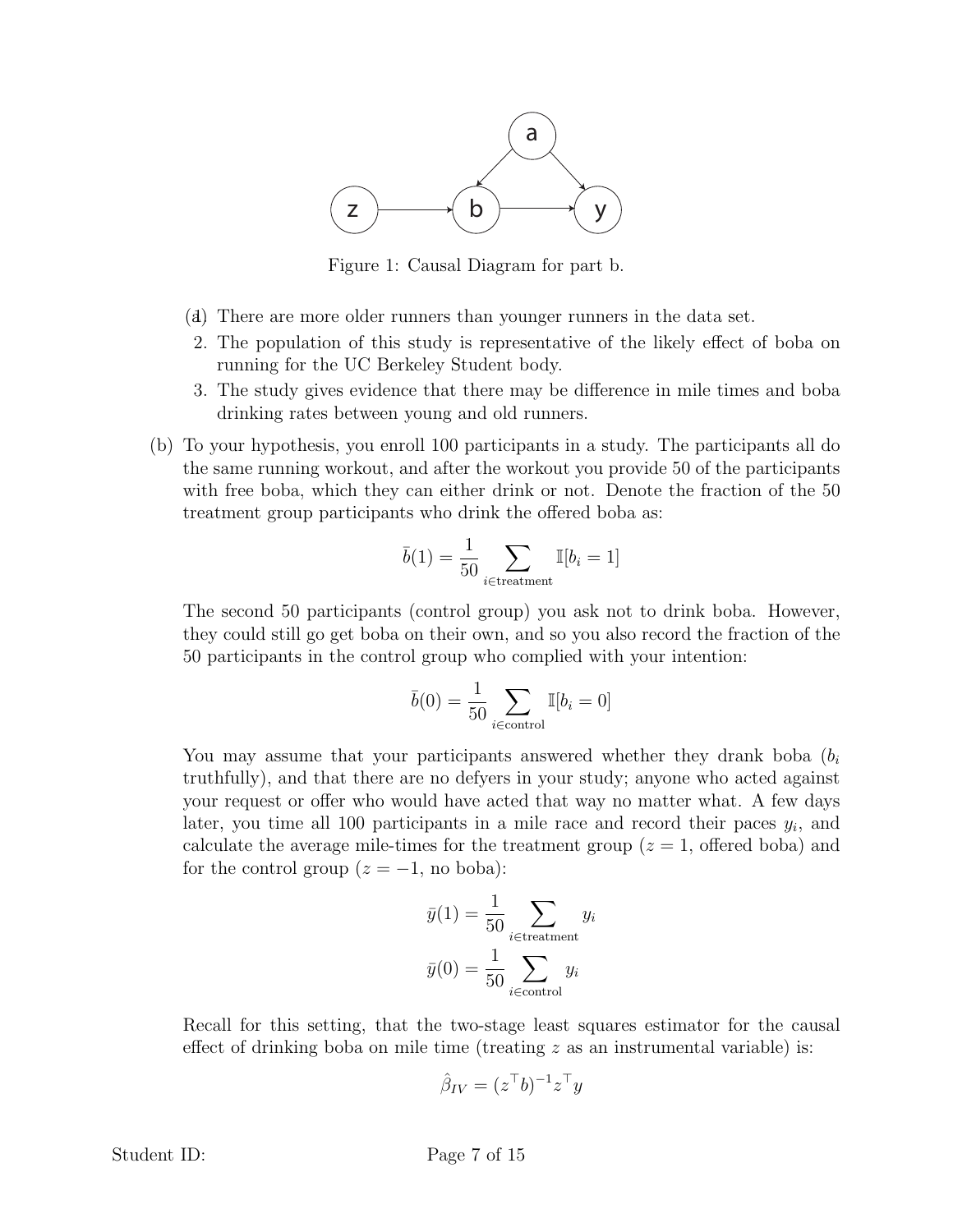Show that for this problem, this is equivalent to the average treatment effect estimator:

$$
\hat{\tau}_c := \frac{\bar{y}(1) - \bar{y}(0)}{\bar{b}(1) - \bar{b}(0)}
$$

That is, show that  $\hat{\beta}_{IV} = \hat{\tau}_c$ .

- (c) Suppose you run the regression from part (b), and you find that  $\hat{\tau}_c = 0.5$ . Interpret this coefficient in terms of the problem setting (at most one sentence).
- (d) Suppose that the treatment effect of drinking boba on mile time change could be different for people of different age groups. In one sentence or less, describe a new experiment design that would account for this.
- 6. (10 points) The table below contains eight samples where each sample is of the form  $(x_i, y_i)$  where  $x_i \in \{0, 1\}^3$  are its features and  $y_i \in \{0, 1\}$  is its label.

|  | Feature 1   Feature 2   Feature 3   Class |  |
|--|-------------------------------------------|--|
|  |                                           |  |
|  |                                           |  |
|  |                                           |  |
|  |                                           |  |
|  |                                           |  |
|  |                                           |  |
|  |                                           |  |
|  |                                           |  |

Furthermore, given a dataset with two class labels where  $p_0$  is the proportion of elements with label 0 and  $p_1$  is the proportion of elements with label 1, recall that the Gini purity is defined as

$$
\phi(p_0, p_1) = p_0(1 - p_0) + p_1(1 - p_1).
$$

- (a) Describe the procedure to create a decision tree using the CART algorithm and the Gini purity.
- (b) What is the Gini purity of the dataset above?
- (c) Which feature should we split on when constructing a tree for the dataset? Why?
- (d) Draw a complete decision tree constructured using CART for this dataset where each node consists of a decision rule based on one feature.
- (e) Describe a way in which we might avoid overfitting in decision trees.
- 7. (10 points) Assume that we have the following gridworld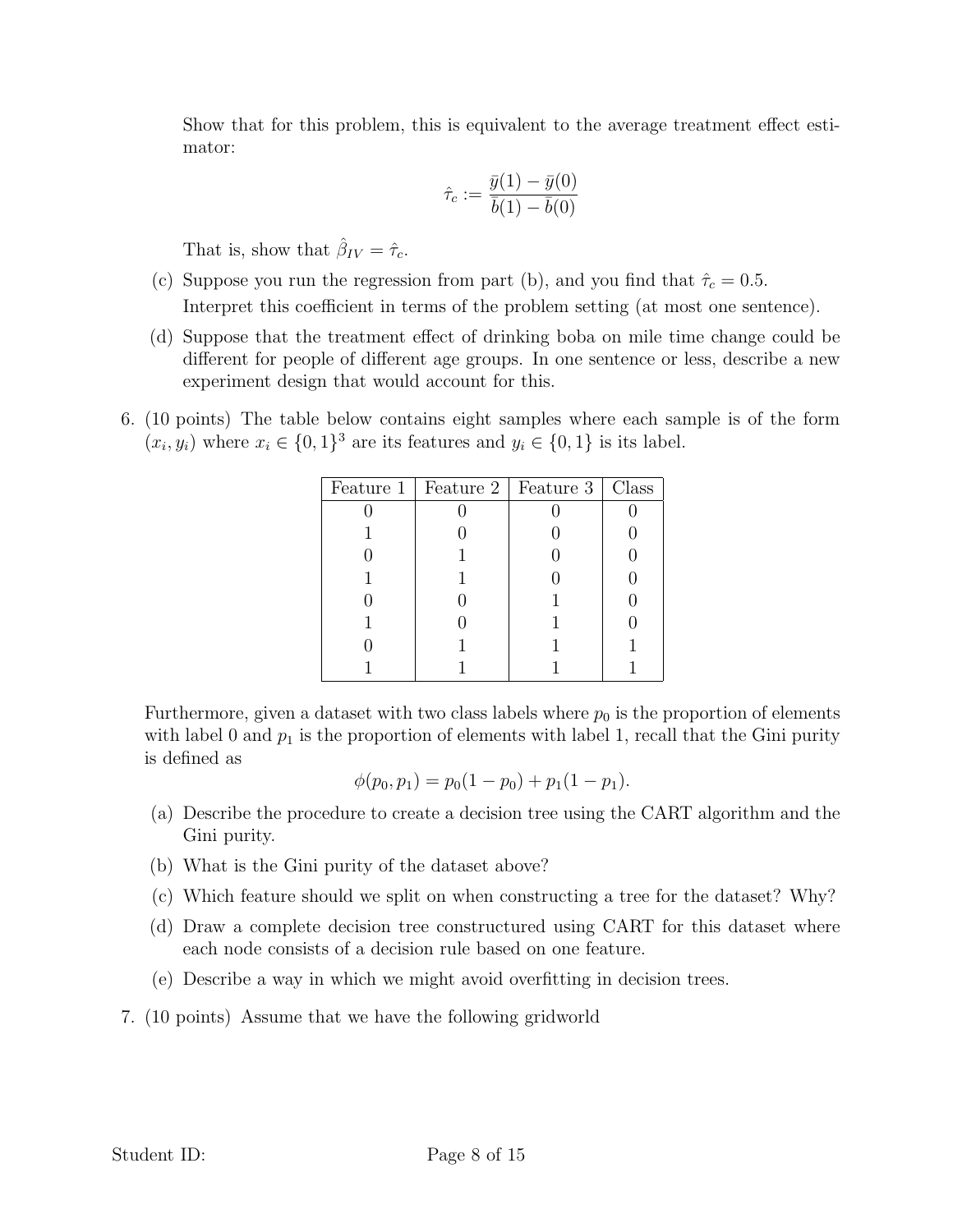| $-900$ | S |    |
|--------|---|----|
| $-900$ |   |    |
| $-900$ |   | 10 |

where S represents our starting point, and the 1, 10, and  $-100$  cells represent terminal states with corresponding rewards. For parts a-e, assume deterministic state transitions, meaning that an action in a specific direction always moves us in that direction (unless it's toward the boundary of the world in which case we remain stationary).

(a) Write down the optimal value function at each empty cell below when the discount factor  $\gamma$  is 0.9. You may leave your answer in terms of powers of numbers.

| $-900$ |  |    |
|--------|--|----|
| $-900$ |  |    |
| $-900$ |  | 10 |



- (b) Compute the optimal Q-function at our starting point for the action of going up, down, left, and right when the discount factor  $\gamma = 0.9$ .
- (c) Write down the optimal value function at each empty cell below when the discount factor  $\gamma$  is 0.1. You may leave your answer in terms of powers of numbers.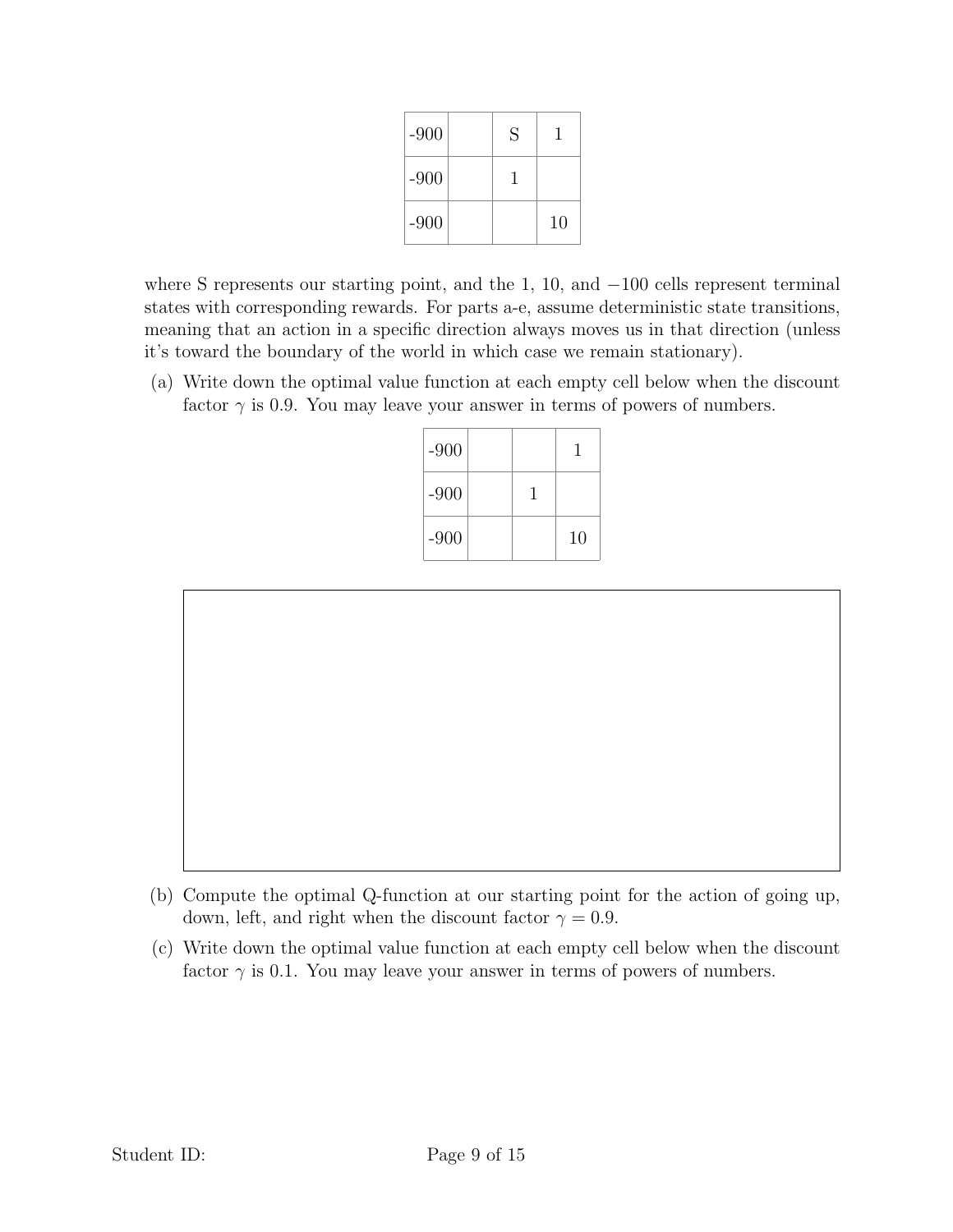| $-900$ |  |    |
|--------|--|----|
| $-900$ |  |    |
| $-900$ |  | 10 |

- (d) Compute the optimal Q-function at our starting point for the action of going up, down, left, and right when the discount factor  $\gamma = 0.1$ .
- (e) What are the optimal moves to make at the starting point given discount factors of 0*.*1 and 0*.*9? Are they the same? Give intuition for why or why not.
- (f) Let the discount factor  $\gamma \in (0,1]$ . Now suppose the state transitions are stochastic at every cell except the starting cell. At the starting cell you will go in the direction you want with probability 1. At every other cell you will go in your specified direction with probability 0*.*7 and you have a probability of 0*.*1 of going in any other direction. For example if you decide to go up you will have a 0*.*7 probability of going up, a 0*.*1 probability of going left, a 0*.*1 probability of going right, and a 0*.*1 probability of going down. Without computing Q-functions or value functions what do you think is the best action to perform at the starting point? Does your answer depend on the value of the discount factor? Explain your reasoning.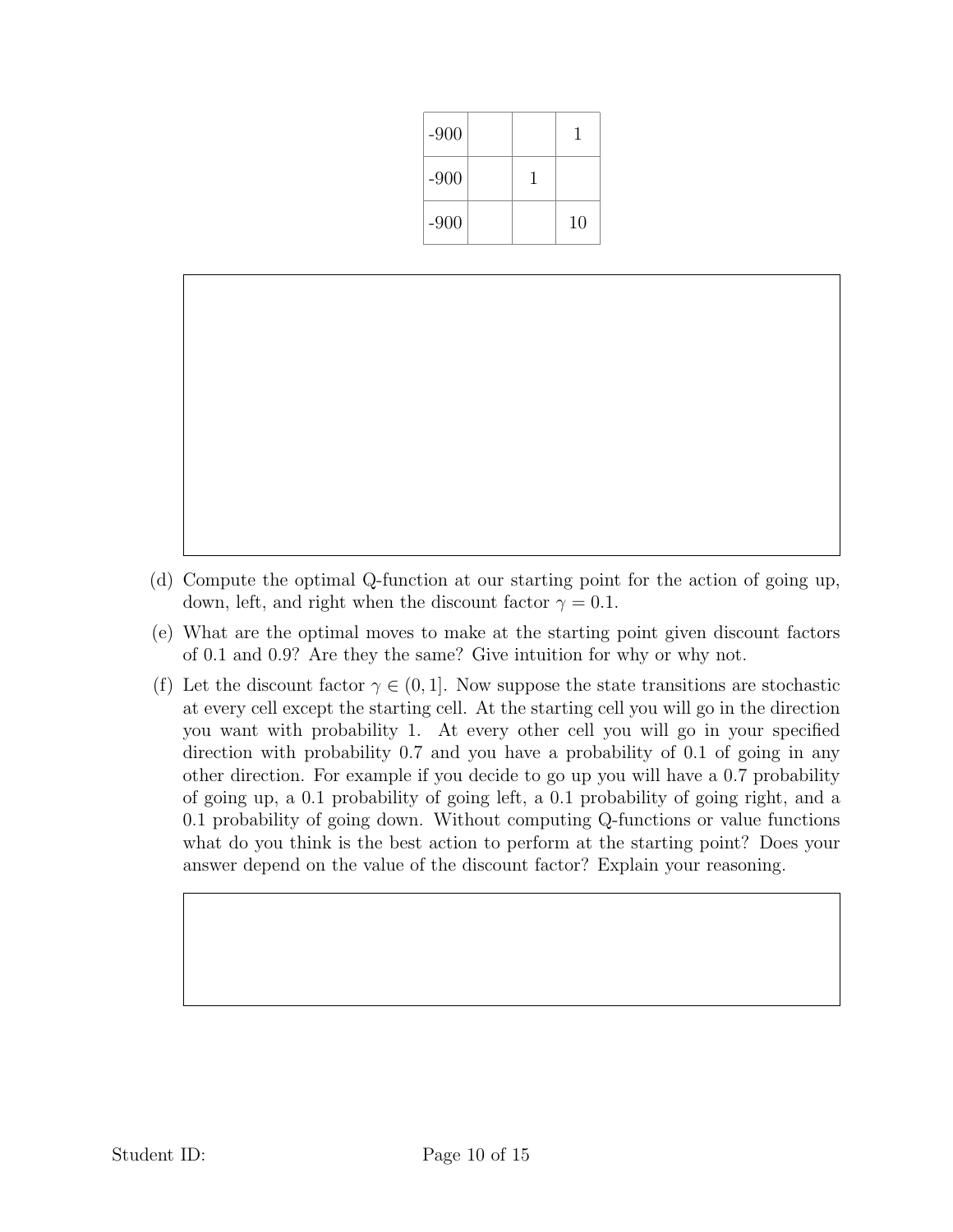```
8. (10 points) import numpy as np
def min coins (coins , total ):
     if total < 0:
          return np. inf
    num\_coins = 0for coin in coins :
          if \min_{\text{coins}} (\text{coins}, \text{total} - \text{coin}) + 1 < \text{num-coins}:
               num\_coints = min\_coints(coints, total - coin) + 1
```
return num coins

(a) There are two bugs in this code that will cause it to give the wrong answer. What are they? How would you fix the code to make it produce the correct output?

(b) Let *n* be the total monetary amount for which we are asking change. Is the number of recursive calls the code has to make going to be closer to  $2^n$  or  $n$ ? Why? Given your answer do you think this code would be reasonable to deploy in production so that it can be used to compute change for customers at point of sale terminals?

(c) There are two ways in which the code can be sped up. One will lead to a major speed-up the other will lead to a minor speed-up. Describe what those two ways are and what changes you would need to make to implement them.

(d) Given the speedup changes is the number of recursive calls the code has to make going to be closer to  $2^n$  or  $n$ ? Why?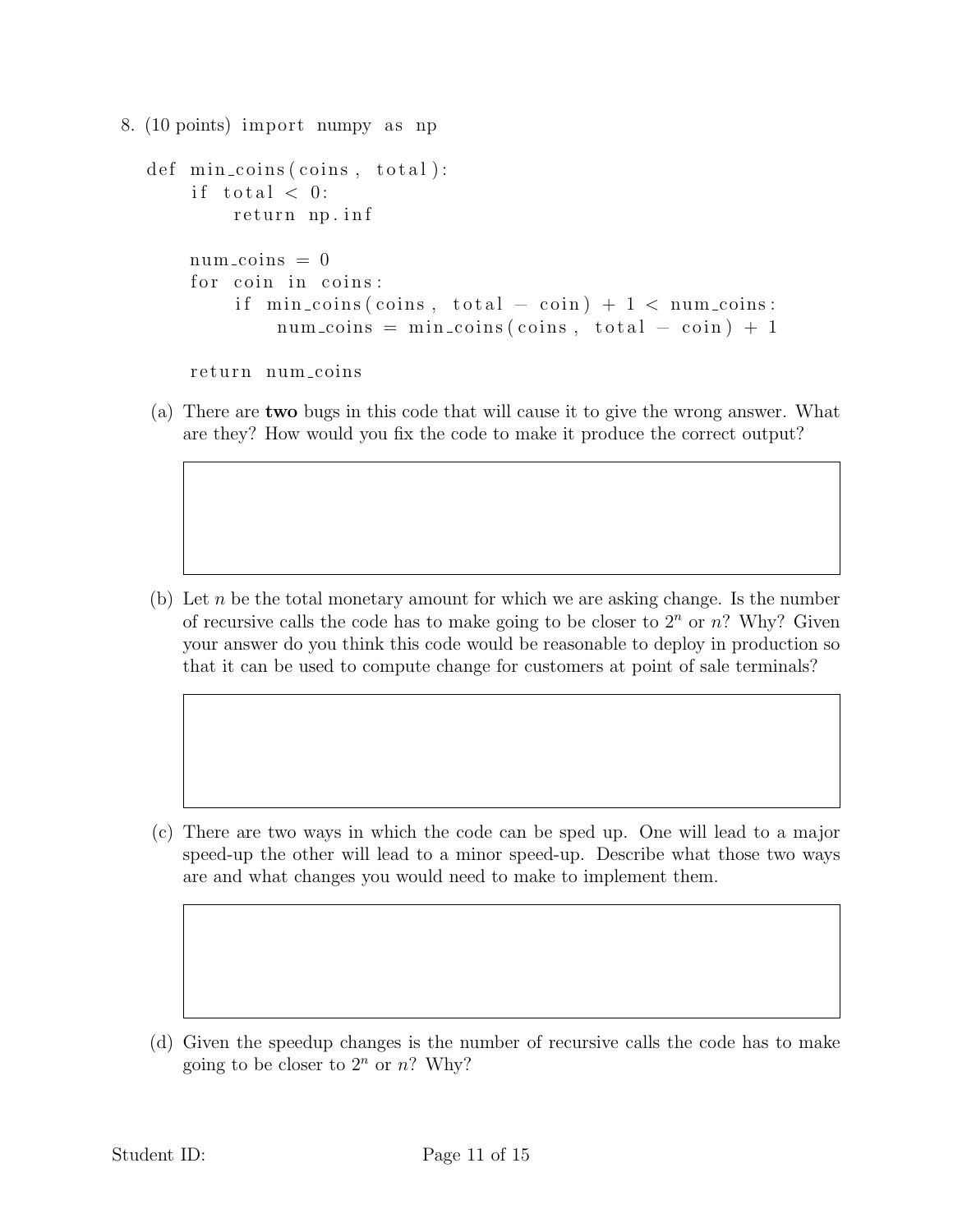9. (10 points) During the project you learned a mixture of Gaussian distributions to describe the distribution of the time of day when two populations of riders rent bikes. However, by observing the data you noticed the distributions was skewed. In this problem you will analyze learning a mixture of Poisson distributions. You first round all the customer's arrivals to the nearest minute of the day, and then assume that the Customers and Subscribers are being generated from a mixture of different Poisson distributions.

$$
Poisson(k; \lambda) = \frac{\lambda^k}{k!} e^{-\lambda}
$$

Thus, for each data point  $i = 1, ..., n$ :

$$
x_i \sim Bernouilli(\theta)
$$
  

$$
y_i \sim Poisson(\lambda_{x_i})
$$

You have observed  $(x_i, y_i)$  (i.e the user type and the rental time) but you do not know  $\theta$ , or the parameters  $\lambda$  of the Poisson distributions.

- (a) Express the Likelihood function  $p(x, y; \theta, \lambda_0, \lambda_1)$  in terms of the data  $x = (x_1, ..., x_n)$ and  $y = (y_1, ..., y_n)$  and the parameters of the distributions given.
- (b) Write an expression for the log-likelihood of the data as a function of the data and the parameters of the distribution.
- (c) Write an expression for the maximum likelihood estimates of  $\theta$  ( $\theta_{MLE}$ ). As a function of the observed data  $x = (x_1, ..., x_n)$  and  $y = (y_1, ..., y_n)$ . (Hint: you may want to write  $\theta_{MLE}$  as a function of  $C = \sum_{i=1}^{n} x_i$ .
- (d) Derive the estimates  $\hat{\mu}_{0MLE}$  and  $\hat{\mu}_{1MLE}$  as a function of the observed data  $x_1, ..., x_n$ and  $y_1, ..., y_n$ , and the parameters  $\lambda_0$  and  $\lambda_1$ .
- 10. (10 points) We will now investigate the regret of UCB on a 2-armed bandit. There are two arms each with 1-subgaussian reward distributions. Arm 1 has the higher mean (i.e.  $\mu_1 > \mu_2$ ). The upper confidence bounds for  $i = 1, 2$  are:

$$
UCB_i(t) = \hat{\mu}_i(T_i(t)) + \sqrt{\frac{2}{T_i(t)} \log \frac{1}{\delta}}
$$

where  $T_i(t) \geq 1$  is the number of times arm i has been pulled up to time t and  $\hat{\mu}_{i,t}$  is the empirical mean of arm *i* up to time *t*: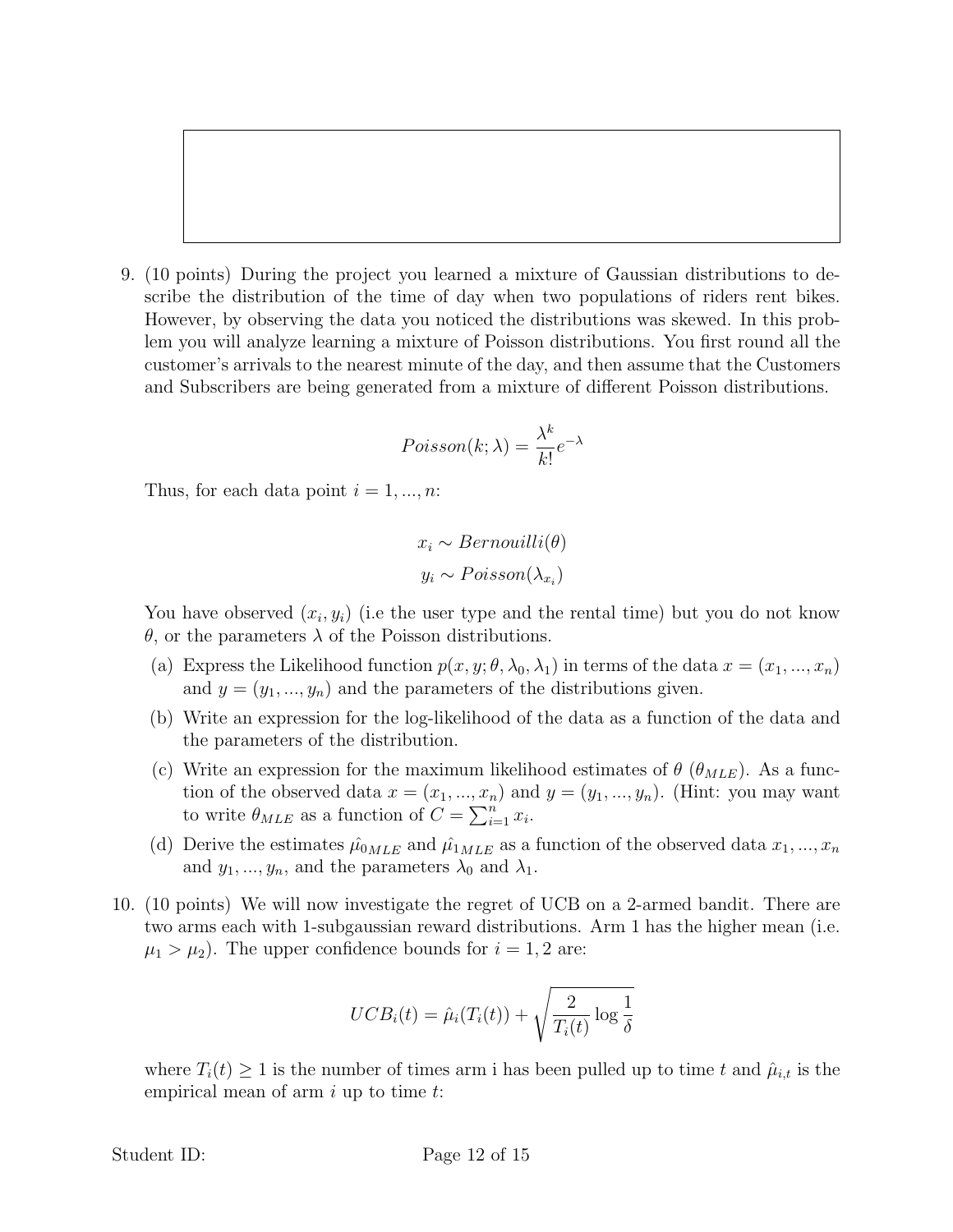$$
\hat{\mu}_i(T_i(t)) = \frac{1}{T_i(t)} \sum_{k=1}^t r_k \mathbb{I}\{A_k = i\}.
$$

(a) Let *n* be a positive integer,  $\delta \in (0, 1)$ , and  $T > n$  be fixed and define the event:

$$
G = \{\mu_1 < \min_{t \le T} UCB_1(T_1(t))\} \cap \left\{\hat{\mu}_2(n) + \sqrt{\frac{2}{n} \log \frac{1}{\delta}} < \mu_1\right\}
$$

Show, using the definition of the UCB algorithm that arm 2 will never be chosen more than  $n$  times by time  $T$  by the UCB algorithm if the event  $G$  is true. (Hint: Argue by contradiction that if G is true, then  $T_2(t) \leq n$ .

(b) Show that the expected regret of the UCB algorithm on the event *G* is bounded below  $n\Delta$ , where  $\Delta = \mu_1 - \mu_2 > 0$ . i.e show:

$$
\mathbb{E}[R(T)|G] \le n\Delta
$$

(c) Let us now analyze the complement of *G*:

$$
G^{c} = \left\{ \mu_1 > \min_{t \leq T} UCB_1(T_1(t)) \right\} \cup \left\{ \hat{\mu}_2(n) + \sqrt{\frac{2}{n} \log \frac{1}{\delta}} > \mu_1 \right\}
$$

Suppose that we choose  $\delta = \frac{1}{T^2}$ , and  $n = \frac{16 \log T}{\Delta^2}$ , use the Chernoff-Hoeffding bound on 1- sub-gaussian random variables to upper bound the probability of the second event in  $G^c$ :

$$
G_2^c = \left\{\hat{\mu}_2(n) + \sqrt{\frac{2}{n} \log \frac{1}{\delta}} < \mu_1\right\}
$$

Recall that the Chernoff-Hoeffding bound for 1-subgaussian random variables is given by:

$$
Pr(\hat{\mu}_2(n) - \mu_2 > t) \le e^{-nt^2/2}
$$

(d) For the first event in  $G^c$ :

$$
G_1^c = \left\{ \mu_1 > \min_{t \le T} UCB_1(T_1(t)) \right\}
$$

Argue (in words or mathematically) why:

$$
G_1^c = \left\{ \mu_1 > \min_{t \le T} UCB_1(T_1(t)) \right\} \subseteq \bigcup_{k=1}^{T_1(T)} \left\{ \hat{\mu}_1(k) - \mu_1 < -\sqrt{\frac{2}{k} \log \frac{1}{\delta}} \right\}
$$

$$
\subseteq \bigcup_{k=1}^{T} \left\{ \hat{\mu}_1(k) - \mu_1 < -\sqrt{\frac{2}{k} \log \frac{1}{\delta}} \right\}
$$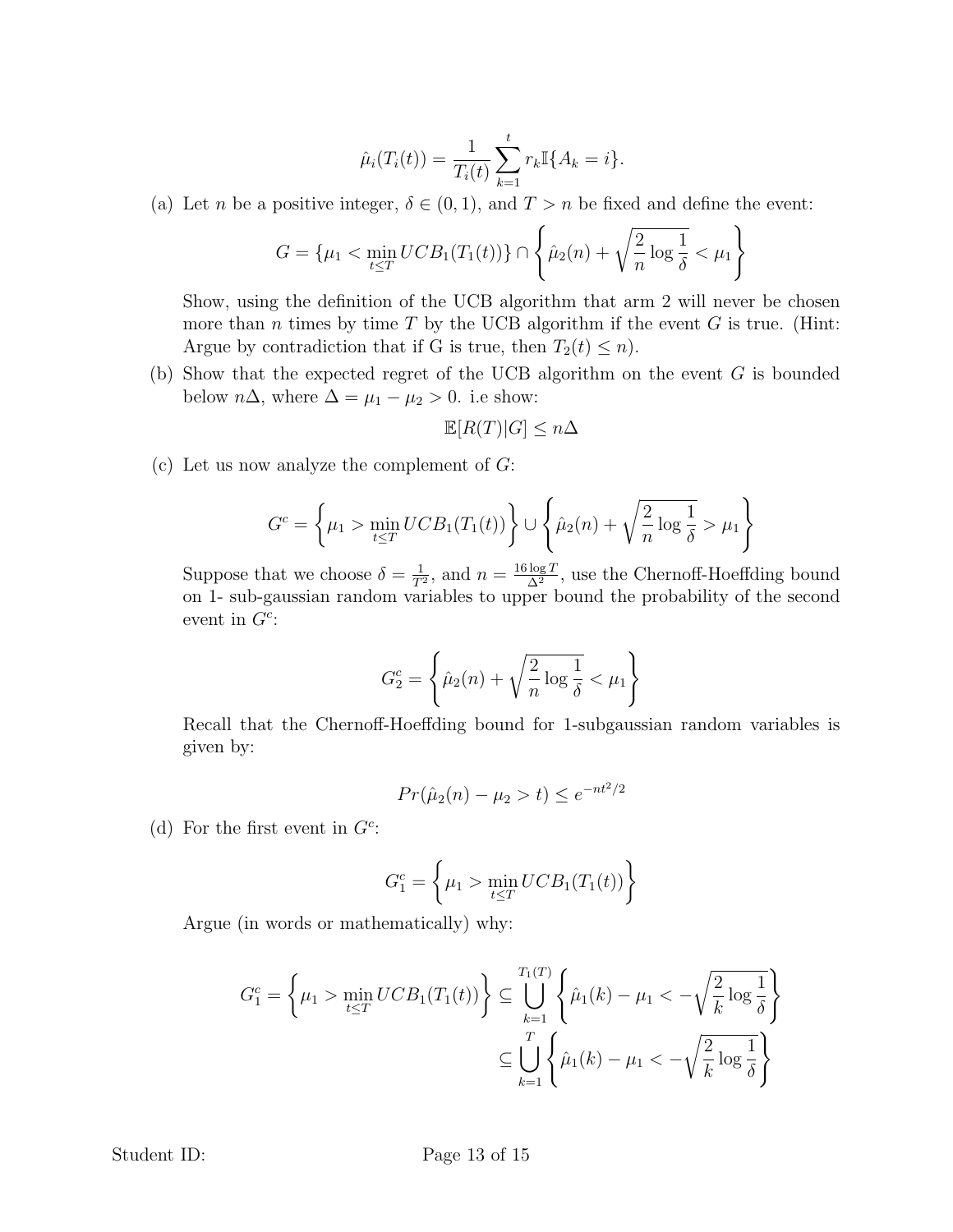(e) Use the Union Bound (and the Hoeffding bound on the lower tail) to show that:

$$
Pr(G_1^c) \le T_1(T)\delta
$$

Recall that the Chernoff-Hoeffding bound for the lower tail 1-subgaussian random variables is given by:

$$
Pr(\hat{\mu}(n) - \mu < -t) \le e^{-nt^2/2}
$$

(f) Show that the expected regret of the UCB algorithm is upper bounded by:

$$
Pr(G^c)\mathbb{E}[R(T)|G^c] \le 2\Delta
$$

when  $n = \frac{16 \log(T)}{\Delta^2}$ , and  $\delta = \frac{1}{T^2}$ . (Hint: Upper bound  $\mathbb{E}[T_2(T)|G^c] < T$ ).

(g) Show that when  $n = \frac{16 \log(T)}{\Delta^2}$ , and  $\delta = \frac{1}{T^2}$ :

$$
\mathbb{E}[R(T)] \leq \lceil n \rceil \Delta + 2\Delta
$$

where  $[n]$  is the ceiling function applied to *n* (i.e *n* rounded up to the nearest integer).

Does this show that the regret is sub-linear?

11. (10 points) In this problem we will look at the Chebyshev, and Hoeffding bounds for sums of i.i.d exponential random variables. For  $i = 1, ..., n$ , let  $X_i$  be i.i.d random variables such that:

$$
X_i \sim Exponential(\lambda)
$$

where *Exponential*(*x*;  $\lambda$ ) =  $\lambda exp(-\lambda x)$  for  $x \ge 0$ . Recall that the mean and variance of an exponential random variable is:

$$
\mathbb{E}[X] = \lambda \qquad Var(X) = \frac{1}{\lambda}
$$

Define  $\hat{\mu} = \frac{1}{n} \sum_{i=1}^{n} X_i$ .

(a) Use the Chebyshev bound to find an upper bound on:

$$
Pr(\hat{\mu} - \lambda > (1 + c)\lambda)
$$

(b) Write out an expression for the Moment Generating Function of an Exponential random variable:

$$
M(t) = \mathbb{E}[e^{tX}]
$$

Be sure to explicitly state for which values of *t* the moment generating is finite.